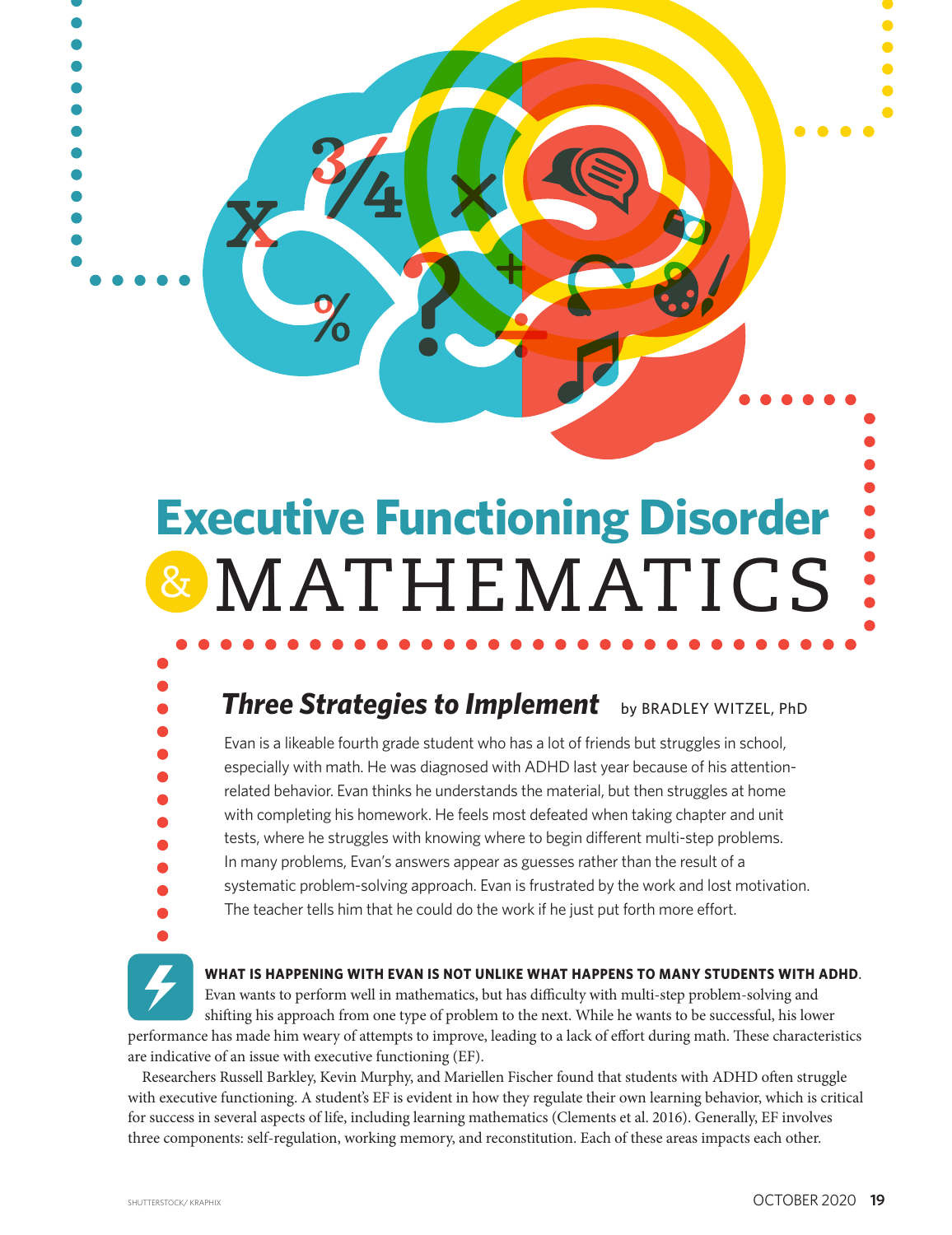# **Self-regulation**

Self-regulation appears as impulsivity within the problem-solving approach. This may manifest itself when mathematics is shown as a series of quick tricks, where content is not understood before an answer is computed. For Evan, this is particularly troublesome. As a fourth grader, math is getting more complex, particularly with word problems. In this problem (EngageNY, 2019, p. 10), Evan must analyze a word problem, develop an accurate approach, and compute the answer:

*Mr. Fuller wants to put fencing around his rectangular-shaped yard. The width of the yard is 55 feet and the length is 75 feet. How many feet of fencing does Mr. Fuller need? A. 130 B. 260 C. 3,905 D. 4,125*

If Evan lacks the self-regulation to read and analyze the problem, he may see the word problem components of 55 feet and 75 feet, and also see that the answer is asking for feet. So, using his relative computational strength, he simply adds  $55 + 75$  to get 130. Seeing 130 as the first answer choice, A, he feels confident that he is correct. After all, what he computed shows up first in the answer choices. In this problem, Evan fails to interpret the problem as solving for perimeter because of his impulsivity in the problem-solving process.

To help students like Evan, consider providing problem-solving steps. While many approaches have been shown to help, even a three-step cognitive strategy (Say, Ask, Check) will improve students' problem-solving and help build self-regulation (Montague, 2008).

|              | Evan reads the problem while asking<br>himself if he understands the information<br>being presented.                                                                                                                                                                                                                                  |
|--------------|---------------------------------------------------------------------------------------------------------------------------------------------------------------------------------------------------------------------------------------------------------------------------------------------------------------------------------------|
| Ask          | Evan builds an internal dialogue through<br>questioning himself about the information,<br>such as "What is the question asking?"<br>and "How do Luse the information in the<br>problem to answer the question?" Evan<br>may even paraphrase the word problem to<br>see if the information is presented in a<br>manner he understands. |
| <b>Check</b> | Evan compares his answer to the question<br>that was posed.                                                                                                                                                                                                                                                                           |

This cognitive strategy will help Evan with self-regulation as he tackles the problem, so that he answers the problem thoughtfully rather than impulsively.

## **Working memory**

Working **Memory** 

EF

Reconstitution

Self-Regulation Working memory is demonstrated by storing information, while still processing an event, so that the information is retained and can be efficiently ma-

> nipulated and recalled for use at an appropriate time (Witzel, 2016). Different components of working memory serve as predictors of a student's mathematical reasoning (Meyer, 2010). Specifically, visuospatial working memory (VSWM) impacts students' arithmetic problem-solving approaches (Ashkenazi, 2013) and overall mathematics performance (Allen, 2019). The VSWM is like a sketchpad where students can mentally represent numbers and arithmetic,

such as on a number line or through an

area model. Too often, students with mathematics difficulties do not use VSWM during arithmetic problem solving (Ashkenazi, 2013). Thus, it is important to help students build mental images of mathematics in order to help students develop VSWM.

While using cognitive strategies helps students with math problem-solving, incorporating visual representations improves students' performance (Swanson, 2015). In the same perimeter example shown earlier, Evan must be encouraged to draw a visual representation that would depict the problem solving event to help aid his VSWM.

During the Ask step, Evan should draw a visual representation to help build internal dialogue.



This visual will help cue him to examine different options with which he may already be familiar (i.e., perimeter and area). By self-questioning what the problem is asking, he adjusts his visual to more easily represent a perimeter for the fence.